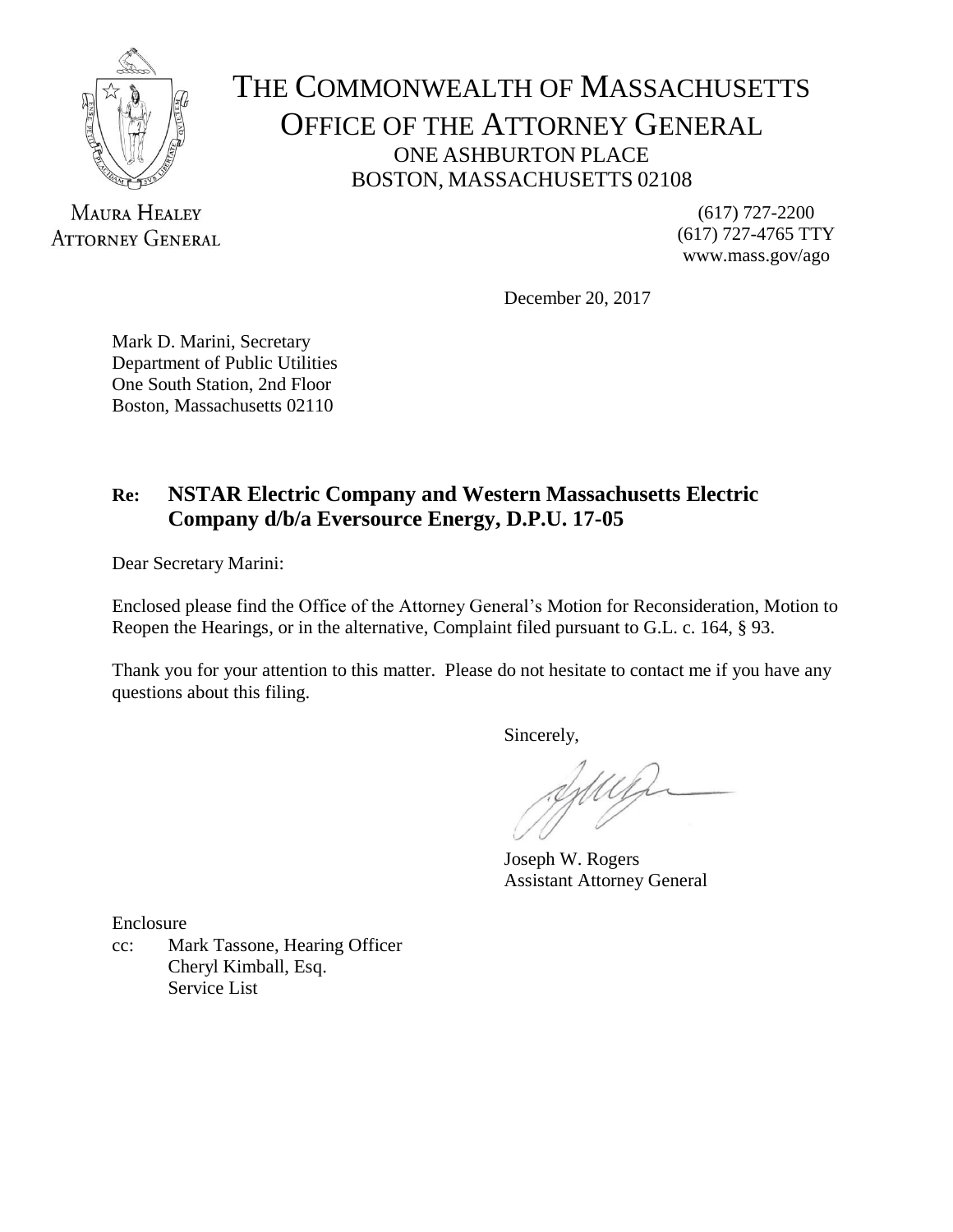#### **COMMONWEALTH OF MASSACHUSETTS DEPARTMENT OF PUBLIC UTILITIES**

**)**

### **NSTAR ELECTRIC COMPANY AND** ) **WESTERN MASSACHUSETTS ELECTRIC ) D.P.U. 17-05 COMPANY d/b/a EVERSOURCE ENERGY ) \_\_\_\_\_\_\_\_\_\_\_\_\_\_\_\_\_\_\_\_\_\_\_\_\_\_\_\_\_\_\_\_\_\_\_\_\_\_\_\_\_\_)**

**\_\_\_\_\_\_\_\_\_\_\_\_\_\_\_\_\_\_\_\_\_\_\_\_\_\_\_\_\_\_\_\_\_\_\_\_\_\_\_\_\_\_**

# **CERTIFICATE OF SERVICE**

I certify that I have this day served the foregoing documents upon each person designated on the official service list compiled by the Secretary in this proceeding. Dated at Boston this 20th day of December, 2017.

Juin

Joseph W. Rogers Assistant Attorney General Massachusetts Attorney General Office of Ratepayer Advocacy One Ashburton Place Boston, Massachusetts 02108 (617) 727-2200

cc: Service List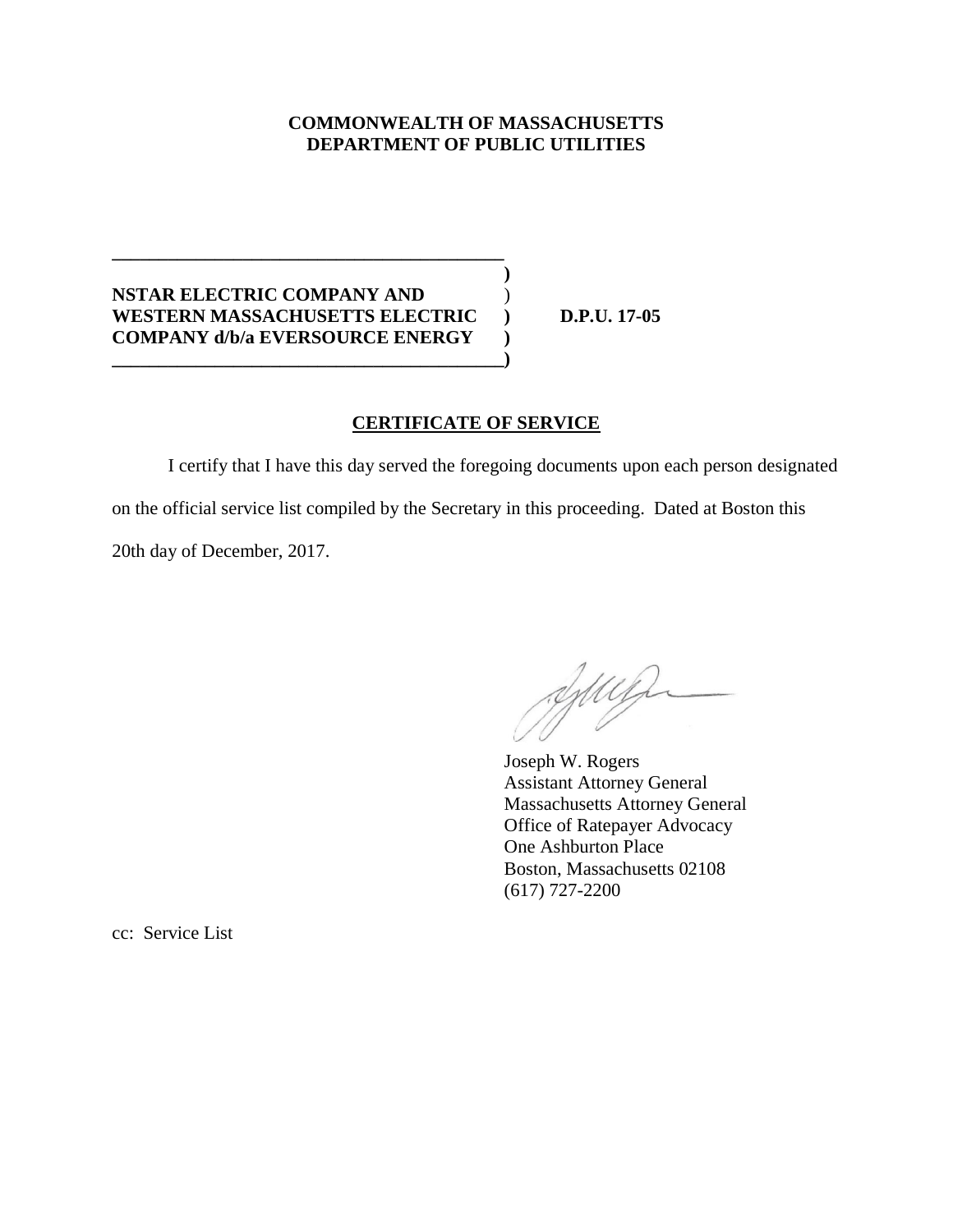# **COMMONWEALTH OF MASSACHUSETTS DEPARTMENT OF PUBLIC UTILITIES**

**)**

# **NSTAR ELECTRIC COMPANY AND** ) **WESTERN MASSACHUSETTS ELECTRIC ) D.P.U. 17-05 COMPANY d/b/a EVERSOURCE ENERGY ) \_\_\_\_\_\_\_\_\_\_\_\_\_\_\_\_\_\_\_\_\_\_\_\_\_\_\_\_\_\_\_\_\_\_\_\_\_\_\_\_\_)**

**\_\_\_\_\_\_\_\_\_\_\_\_\_\_\_\_\_\_\_\_\_\_\_\_\_\_\_\_\_\_\_\_\_\_\_\_\_\_\_\_\_**

# **ATTORNEY GENERAL'S MOTION FOR RECONSIDERATION AND TO REOPEN THE HEARINGS, OR IN THE ALTERNATIVE, COMPLAINT PURSUANT TO G.L. c. 164, § 93**

# **I. INTRODUCTION**

 $\overline{a}$ 

The Office of the Attorney General ("AGO") hereby moves, pursuant to 220 C.M.R. § 1.11(8) and (10), for reconsideration and to reopen the hearings in this matter to reflect the impact of the federal tax legislation passed by Congress on December 20, short titled as the "Tax Cuts and Jobs Act" (hereafter, the "Tax Cuts and Jobs Act"), $<sup>1</sup>$  on federal corporate tax rates used</sup> to determine NSTAR Electric Company's ("NSTAR") and Western Massachusetts Electric Company's ("WMECo") d/b/a Eversource Energy (together, "Eversource" or the "Companies") distribution rates that will be effective February 1, 2018 through the Companies' five-year Performance Based Rate Plan (the "Five-Year Rate Plan").<sup>2</sup> See Final Order, (NSTAR) Sch. 4, p. 769; (WMECO) Sch. 4, p. 778. In the alternative, the AGO requests that the Department of

<sup>&</sup>lt;sup>1</sup> The official title of the law is "To provide for reconciliation pursuant to titles II and V of the concurrent resolution on the budget for fiscal year 2018."

<sup>&</sup>lt;sup>2</sup> The rates based on that revenue requirement are scheduled to become effective February 1, 2018. *See* Eversource Motion to Delay Implementation of Base Distribution Rates (Stamped Approved by the Department, December 14, 2017).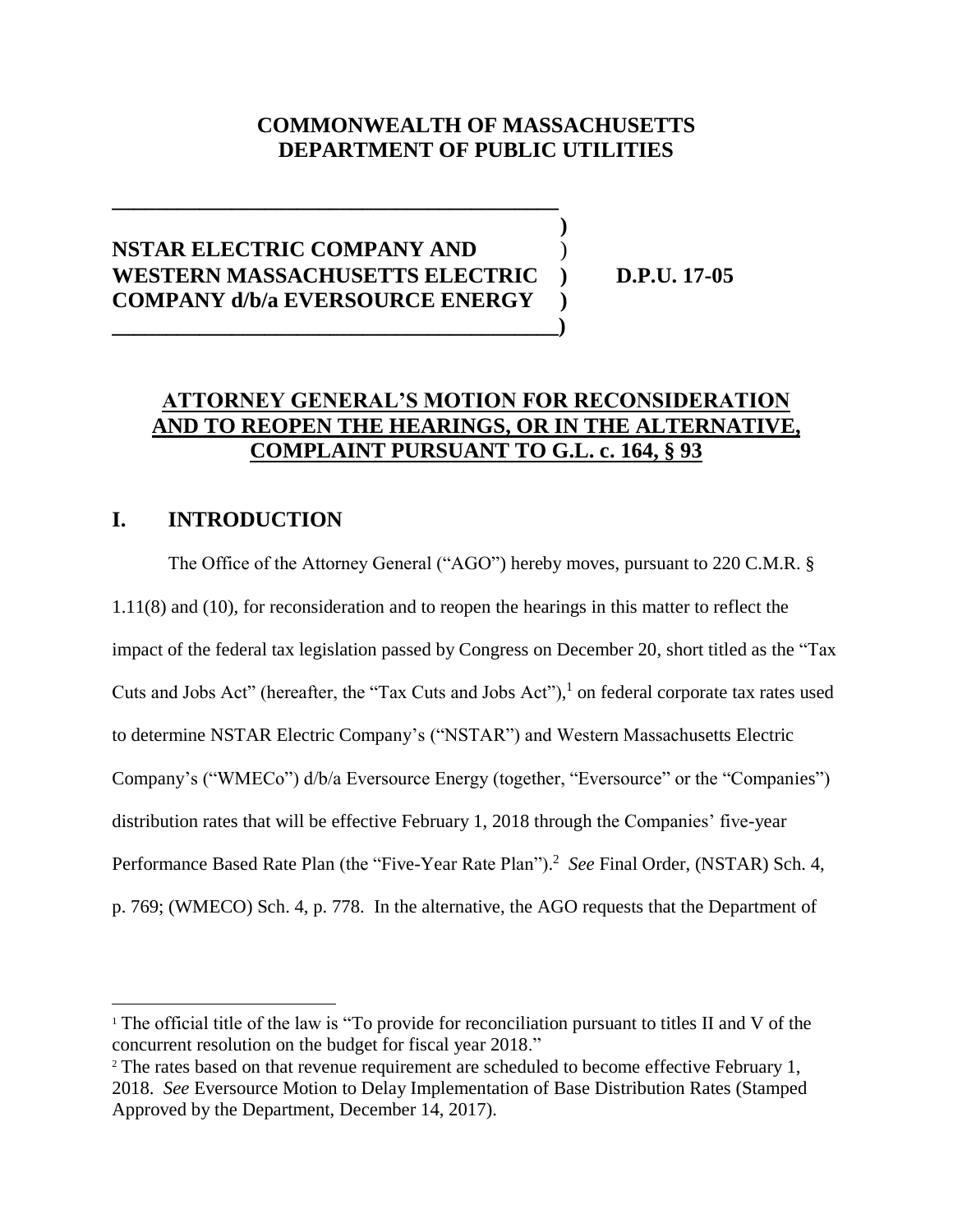Public Utilities (the "Department") treat this pleading as a complaint filed pursuant to G.L. c. 164, § 93.

As discussed further below, the Tax Cuts and Jobs Act reduces the federal corporate income tax rate from 35 to 21 percent. Unless the Department adjusts the Companies' revenue requirements to reflect this federal income tax reduction, Eversource customers will be *overpaying* for their electric service by hundreds of millions of dollars during the Five-Year Rate Plan. The Department should take immediate steps to avoid this major corporate windfall and ensure that customers are paying just and reasonable rates by adjusting the Companies' distribution rates before they go into effect on February 1, 2018. *See* Final Order, (NSTAR) Sch. 4, p. 769; (WMECO) Sch. 4, p. 778. Specifically, the Department should reduce NSTAR's annual revenue requirement by \$62.252 million and WMECo's annual revenue requirement by \$11.834 million. Doing so will result in a total net *rate decrease* of \$50 million for NSTAR customers. Similarly, WMECo's \$25 million *rate increase will be reduced* by almost 50 percent, decreasing it to \$13 million.

#### **II. BACKGROUND**

On January 17, 2017, NSTAR and WMECo, pursuant to G.L. c. 164, § 94 ("Section 94"), filed two requests seeking approval from the Department for a general increase in base rates, as well as other proposals. On November 30, 2017, the Department issued an order increasing NSTAR's cost of service to \$866,483,950 annually and WMECo's to \$161,048,552 annually. Final Revenue Requirement Order, D.P.U. 17-05 (November 30, 2017) ("Final Order"). As part of the Companies' cost of service, the Department allowed NSTAR and WMECo to recover

2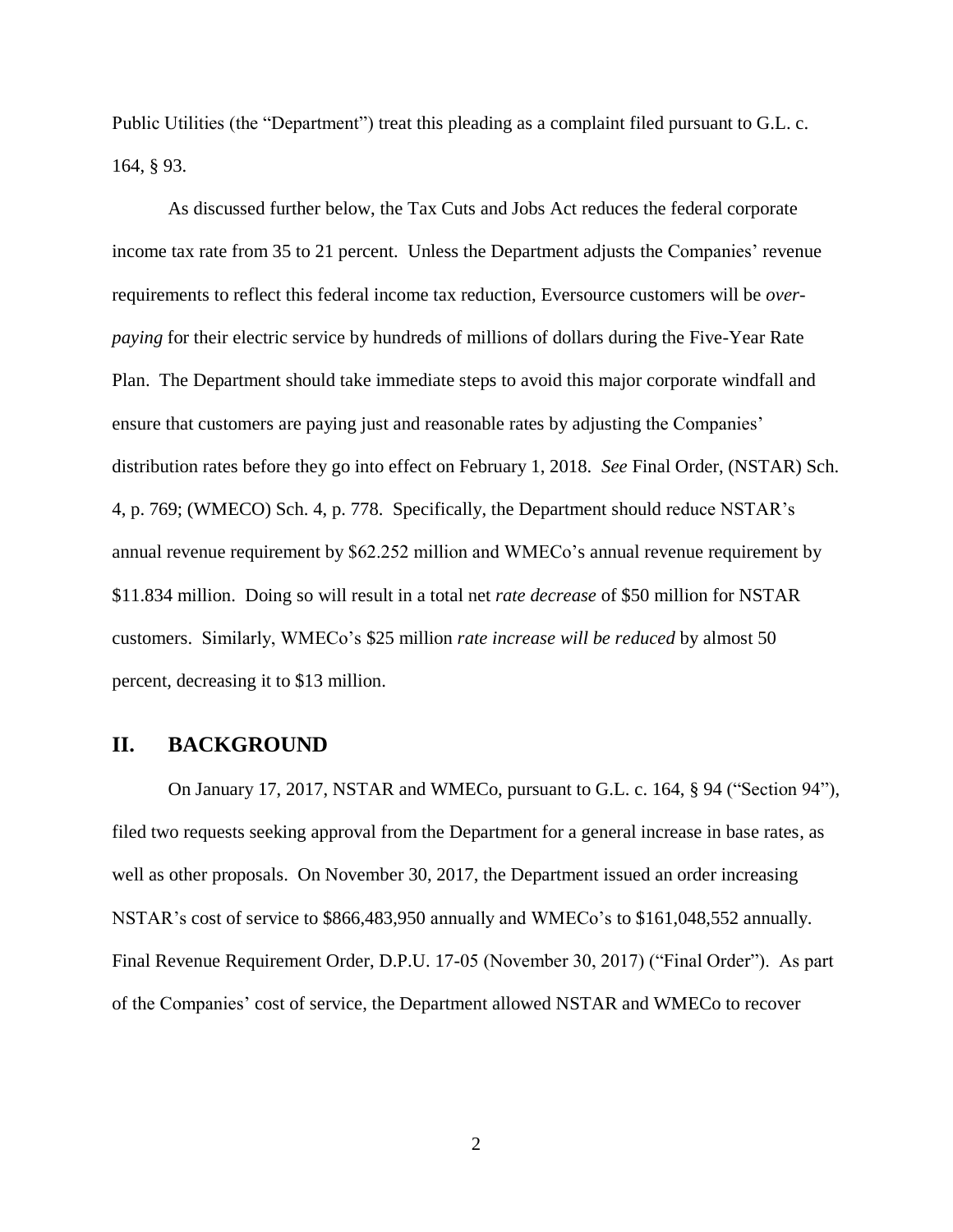\$80,647,196 and \$14,958,039, respectively, annually for the payment of federal income taxes<sup>3</sup> and recognized a balance of the Reserve for Deferred Income Tax of \$984,848,121 and \$167,876,539, respectively, for each of the Company. 4 These calculations were based on a corporate income tax rate of 35 percent.

On December 20, 2017, both Houses of Congress passed the Tax Cuts and Jobs Act. Effective January 1, 2018, the Act reduces the federal corporate income tax rate on corporations from 35 percent to 21 percent. The Department's Final Order does not reflect this known and measurable change in federal corporate income tax rates that will be in effect during the Five-Year Rate Plan.

#### **III. STANDARD OF REVIEW**

#### **A. Reconsideration**

 $\overline{a}$ 

The Department's standard for reviewing a motion for reconsideration is well established. Reconsideration of previously decided issues is granted when circumstances dictate that the Department take a fresh look at the record for the purpose of modifying a decision reached after review and deliberation. *Berkshire Gas Company*, D.P.U. 905-C, pp. 6–7 (1982). Rather than simply rearguing issues considered and decided, a motion for reconsideration should bring to light previously unknown or undisclosed facts that would have a significant impact upon the decision already rendered. *Boston Edison Company*, D.P.U. 90-270-A, p. 3 (1991). The Department has denied reconsideration where the request rests upon information that could have

<sup>&</sup>lt;sup>3</sup> These federal income tax dollar amounts are before the amortization of income tax credits which are not dependent on the federal corporate income tax rate. Final Order, (NSTAR) Sch. 8, p. 773; (WMECO) Sch. 8, p. 782.

<sup>4</sup> The balance of Reserve for Deferred Income Tax includes amounts associated with deferred federal income taxes and deferred state income taxes.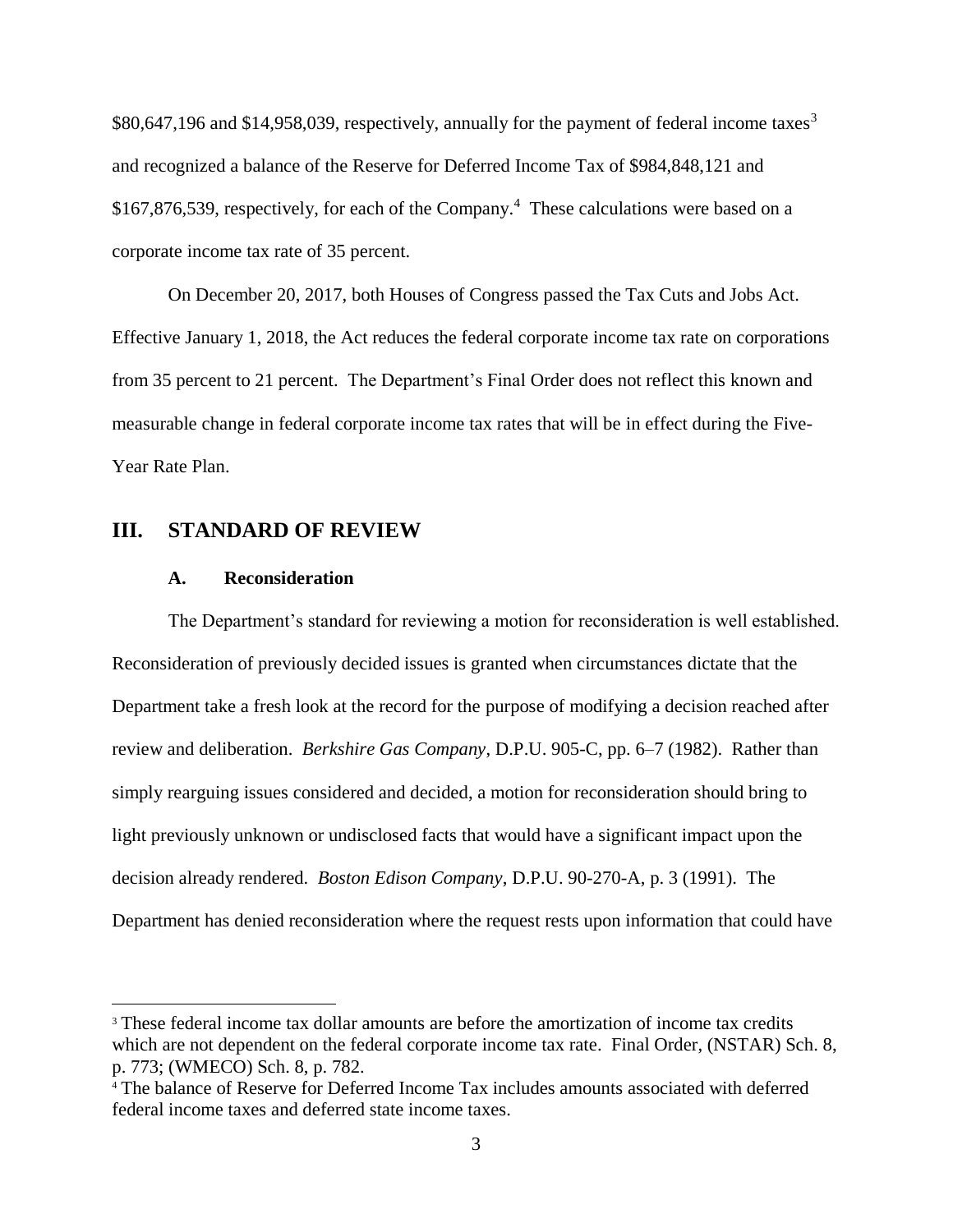been provided during the course of the proceeding and before issuance of the Final Order. *Boston Gas Company*, D.P.U. 96-50-C (Phase I), pp. 36–37 (1997).

#### **B. Reopen Proceedings**

The Department's Procedural Rule on reopening hearings, 220 C.M.R. § 1.11(8), states, in pertinent part, "[n]o person may present additional evidence after having rested nor may any hearing be reopened after having been closed, except upon motion and showing of good cause." Good cause for purposes of reopening has been defined by the Department as a showing that the proponent has previously unknown or undisclosed information regarding a material issue that would be likely to have a significant impact on the decision. *Boston Gas Company*, D.P.U. 88- 67 (Phase II), p. 7 (1989); *Boston Edison Company and Commonwealth Electric Company*, D.T.E. 04-61, p. 5 (2005).

# **IV. The Department Should Adjust the Companies' Distribution Rates to Reflect The Decrease in the Federal Corporate Income Tax Rate**

### **A. Extraordinary Circumstances and Department Precedent Require that the Department Reopen the Record and Adjust the Companies' Distribution Rates.**

The reduction in the federal corporate income tax rate is an extraordinary circumstance that requires a fresh look at the record for the express purpose of substantively modifying the Department's final revenue requirements decision. *Berkshire Gas Company*, D.P.U. 905-A p. 6 (1982) (Company's union wage, salary and payroll tax expense did not become known and measurable because of a strike). This change in federal law was not known until after the Department closed hearings and issued the Final Order. Accordingly, until Congress passed the Tax Cuts and Job Act, the AGO could not address its impact on the Companies' cost of service. The change in corporate income taxes is a material issue that has a significant impact on the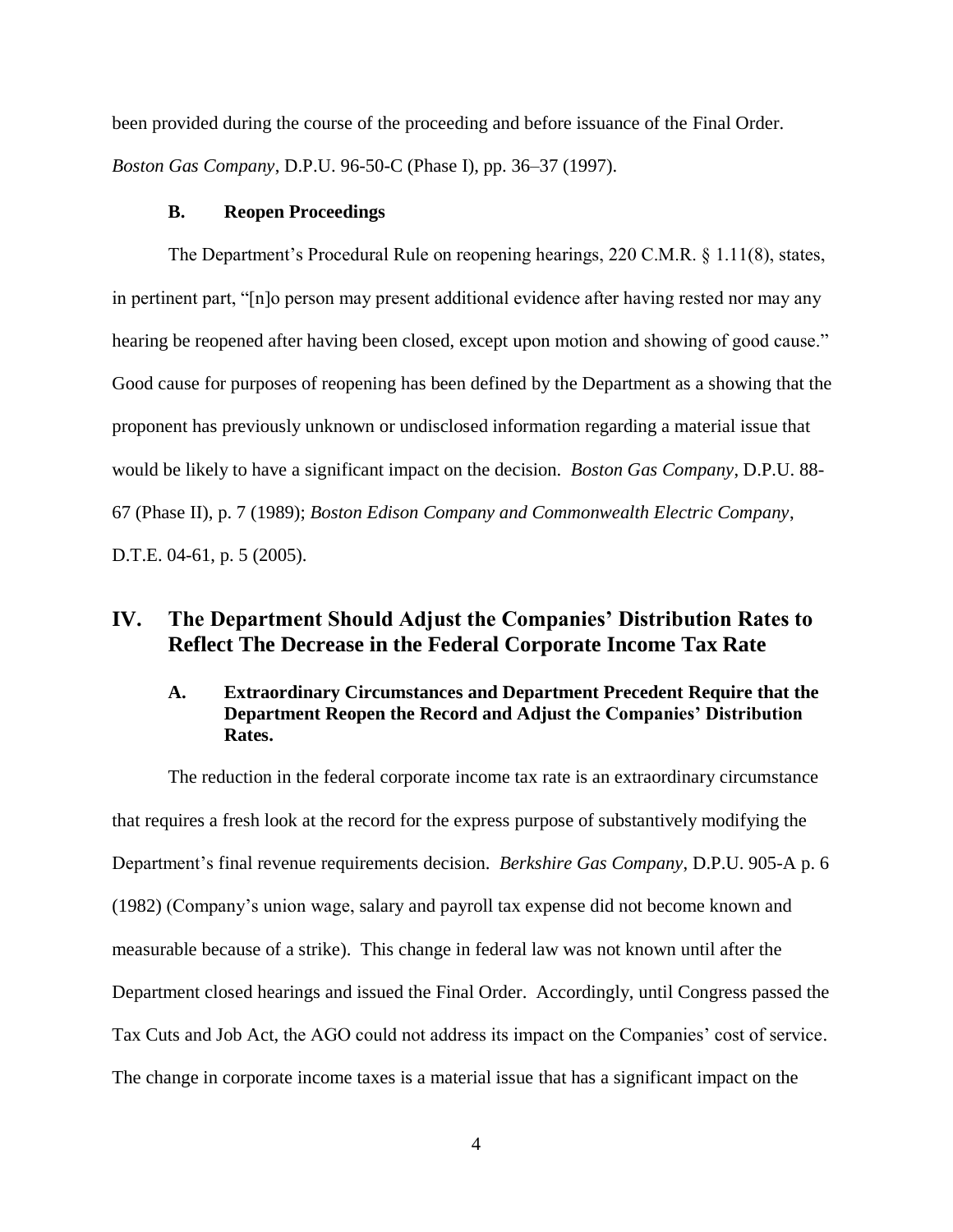Department's decision. As discussed at greater length below, the Tax Cuts and Jobs Act significantly impacts both (1) the level of the current corporate income tax expense allowed in the Companies' rates and (2) the amount of deferred income taxes.

Adjusting the Companies' rates to reflect a reduction in corporate taxes is consistent with Department precedent. In 1986, President Reagan signed a new tax law that reduced corporate tax rates from 46 to 34 percent. Thereafter, to ensure that rates remained just and reasonable, the Department opened an investigation

to consider *an immediate adjustment* to utility rates to pass through to ratepayers any benefits of the decrease in the federal corporate tax rate that result from the ratemaking calculation of the tax expense.

*Reduction in Federal Income Tax Rates*, D.P.U. 87-82 (1997), p. 2 (emphasis supplied). Then, the Department required all utilities (except for some small companies) to recalculate their revenue requirement to reflect the decrease in the federal corporate tax rate. *Reduction in Federal Income Tax Rates*, D.P.U. 87-21-A, p. 5 (1987).

Like the utilities in 1986, the Companies' rates approved in the Final Order are based on a federal income tax expense computed with a now outdated, and therefore incorrect, corporate tax rate. This tax rate reduction was unknown at the time the Order issued, and this new information will certainly have a significant impact on the Companies' cost of service, reducing it by millions of dollars. "Accordingly, if the cost of service reduction were not reflected in rates to consumers, utilities would be permitted to reap an inappropriate windfall." D.P.U. 87-21-A, pp. 7–8.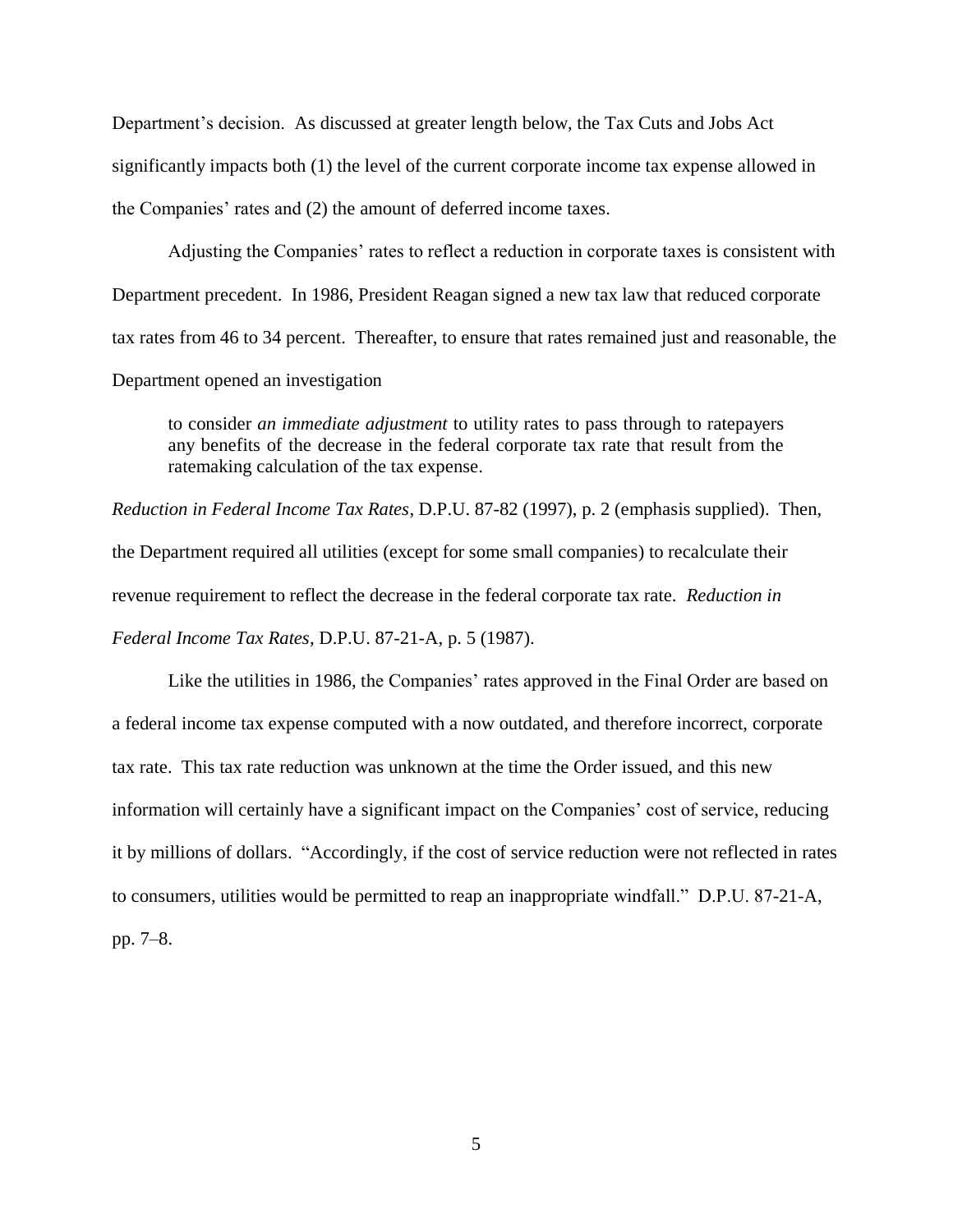#### **B. Federal Income Tax Expense**

In determining a company's total revenue requirement, the Department permits a company to include as an expense in its cost of service a normalized level of federal income taxes. D.P.U. 87-21-A, p. 8. This tax expense is based largely on applying the corporate tax rate to the equity portion of the allowed return on rate base. *Fitchburg Gas and Electric Light Company*, D.P.U. 1270/1414, pp. 45–46 (1983) (Requiring companies to submit a tax calculation based on rate base method). *See* Final Order, pp. 773, 782 (NSTAR & WMECo Electric Schedule 8 – Income Taxes). Using this method, for NSTAR, the Department's Final Order includes \$80,647,196 in federal income tax expense at the 35 percent rate. *Id.*, p. 773. For WMECo, the Department's Final Order includes \$14,958,039 in federal income tax expense at the 35 percent rate.<sup>5</sup>  $Id.$ , p. 782.

Attached is an affidavit by AGO witness David Effron, who has calculated the significant, known and measurable reduction in federal corporate income tax expense for each Company, applying the new 21 percent federal income tax expense rate to the NSTAR and WMECo taxable income. *See* Attached Affidavit of David J. Efron ("Effron Affidavit"). As a result, NSTAR must reduce rates by \$44.7 million and WMECo by \$8.336 million, after applying the respective Gross Revenue Conversion Factor. *See* Effron Affidavit, Sch. 1. The Tax Cuts and Jobs Act requires a total federal income tax expense reduction of \$53.036 million for both companies to reflect current taxes. Failure to include these tax reductions in the Companies' rates that will be effective in February 1, 2018 will (1) result in unjust and

 $\overline{a}$ 

<sup>&</sup>lt;sup>5</sup> These federal income tax dollar amounts are before the amortization of income tax credits which are not dependent on the federal corporate income tax rate. Final Order, (NSTAR) Sch. 8, p. 773; (WMECO) Sch. 8, p. 782.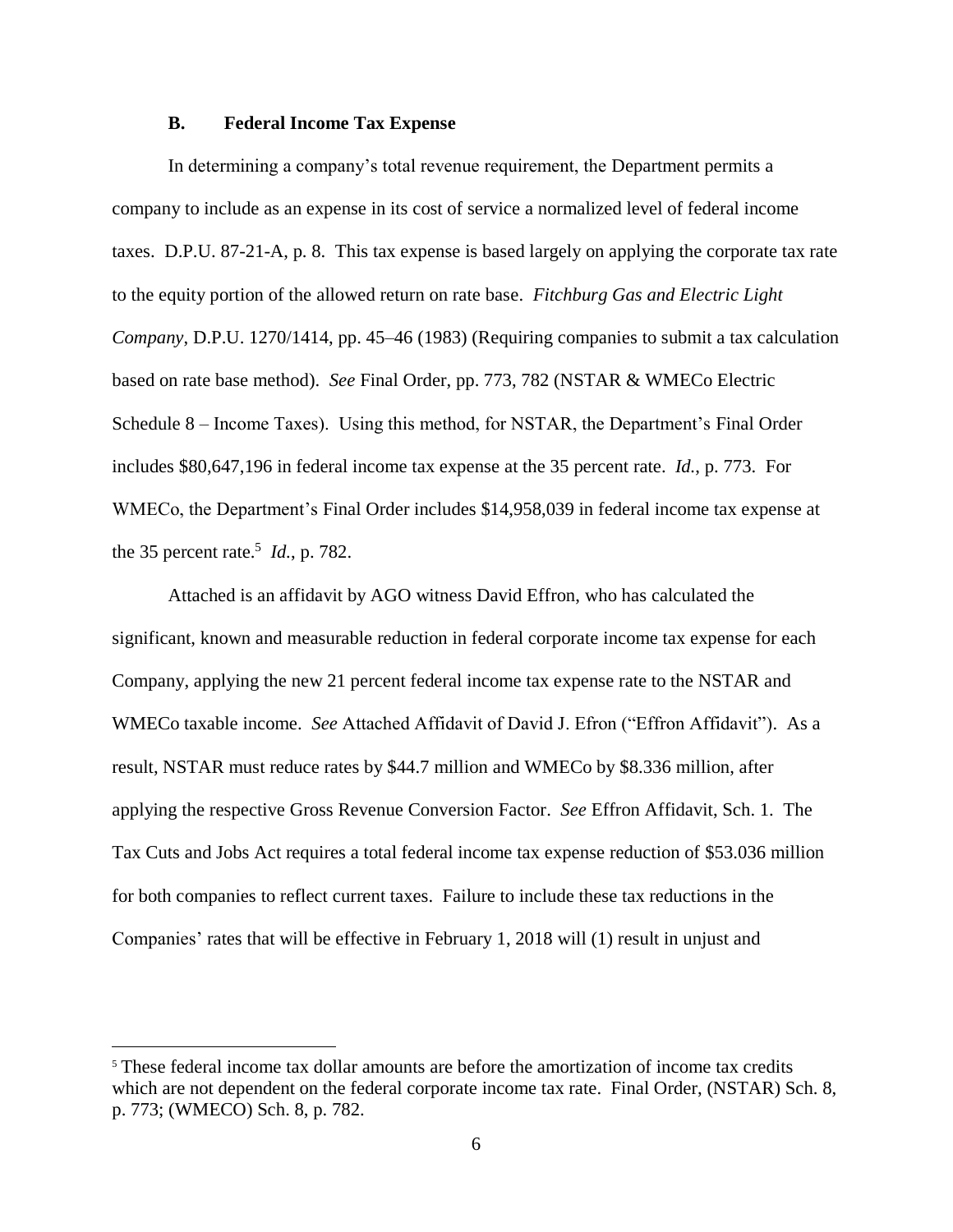unreasonable rates and (2) allow the Companies to earn well in excess of their authorized return on equity.

#### **C. Excess Deferred Federal Income Taxes**

Income tax timing differences arise when a utility's actual income taxes do not match income taxes recognized on the utility's accounting books for the same period. Deferred income taxes are accrued when a utility has a current deduction or credit for tax purposes, but not for book purposes. Through the end of the test year in this case, the Companies accrued these deferred federal income taxes at the 35 percent tax rates.

The Tax Cuts and Jobs Act significantly decreases marginal federal income tax rates from 35 percent to 21 percent. Thus, the Companies have recovered an excess of deferred income taxes from customers because the Companies accumulated those deferred income taxes at the higher rate of 35 percent rather than the 21 percent that will actually be paid to the Internal Revenue Service. The Department must return to customers the Companies' excess reserve for deferred federal income taxes. Both NSTAR and WMECo have excess deferred income taxes with the adoption of this new tax rate. *Massachusetts Electric Company and Nantucket Electric Company*, D.P.U. 15-155, pp. 256–59 (2016); *NSTAR Gas Company*, D.P.U. 14-150, pp. 241–42 (2015); *Boston Gas Company and Colonial Gas Company*, D.P.U. 10-55, p. 637 (2010) (Amortization of Excess Deferred Income Taxes); *Berkshire Gas Company*, D.P.U. 90-121, p. 136 (1990) (The Department required the flow back to ratepayers all of the excess deferred income taxes paid through rates).

Therefore, in order to prevent utilities from reaping a windfall from the change in federal corporate income tax rates, the Department should immediately reduce rates to reflect the

7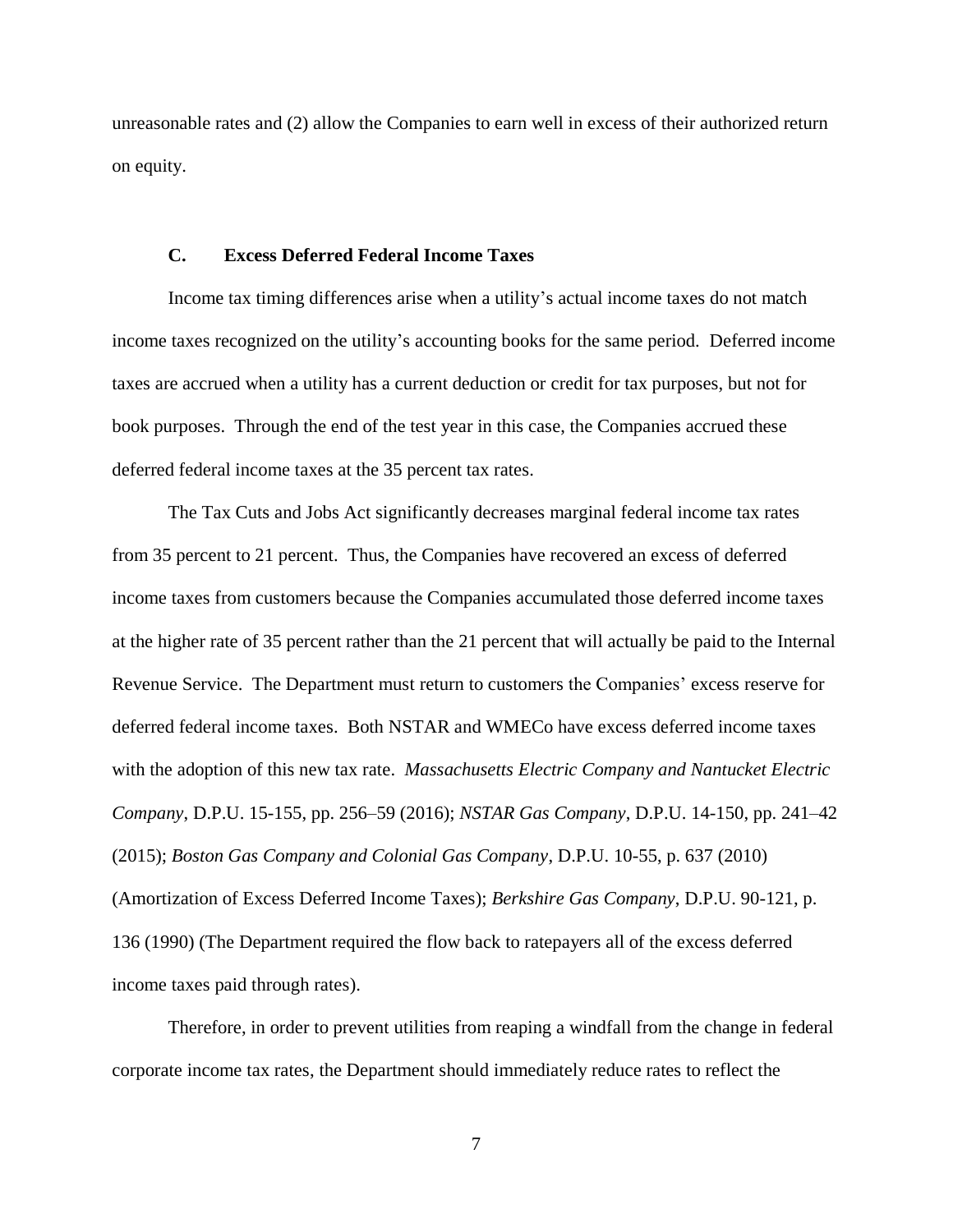Companies pass back of the excess deferred income taxes over the remaining lives of the property which gave rise to the reserve. *Id*. This is known as the "average rate assumption method" ("ABA"). *Id*.

AGO witness David Effron has calculated the changes in the Companies' required balance of deferred federal income taxes. *See* Effron Affidavit. The Department found that NSTAR has a Reserve for Deferred Income Tax of \$984.848 million. WMECo's reserve is \$167.877 million. *See* Final Order, pp. 769 and 778, respectively. NSTAR has Excess Deferred Income Taxes in the amount of \$315.543 million and WMECo in the amount of \$53.787 million. *See* Effron Affidavit, Sch. 1. The remaining lives for NSTAR and WMECo's assets are 24.9 years and 21.4 years, respectively. *Id.* Applying the ABA method to these balances of excess deferred federal income taxes and applying the respective Gross Revenue Conversion Factors, NSTAR's Annual Amortization of Excess Deferred Taxes reduces the Company's revenue requirement by \$17.550 million. WMECo's corresponding reduction is \$3.498 million. *Id*.

# **V. AGO Complaint Pursuant to G.L. c. 164, § 93**

In the alternative, the AGO requests that the Department treat this Motion as a complaint pursuant to G.L. c. 164, § 93, regarding the price of the electricity sold and delivered by NSTAR and WMECo. "Once a price-related issue is properly raised by a s. 93 complaint, the Department is compelled by statute to give appropriate notice, hold a public hearing and order any suitable change in the price of gas or electricity." *Petition of the Attorney General of the Commonwealth*, D.T.E. 99-118, p. 5 (Interlocutory Order March 13, 2001).

Eversource's shareholders will realize an earnings windfall if the Department does not reduce rates to reflect the reduction in the federal corporate income tax rate. In his affidavit, Mr. Effron has established a prima facie case that the effective returns on common equity embedded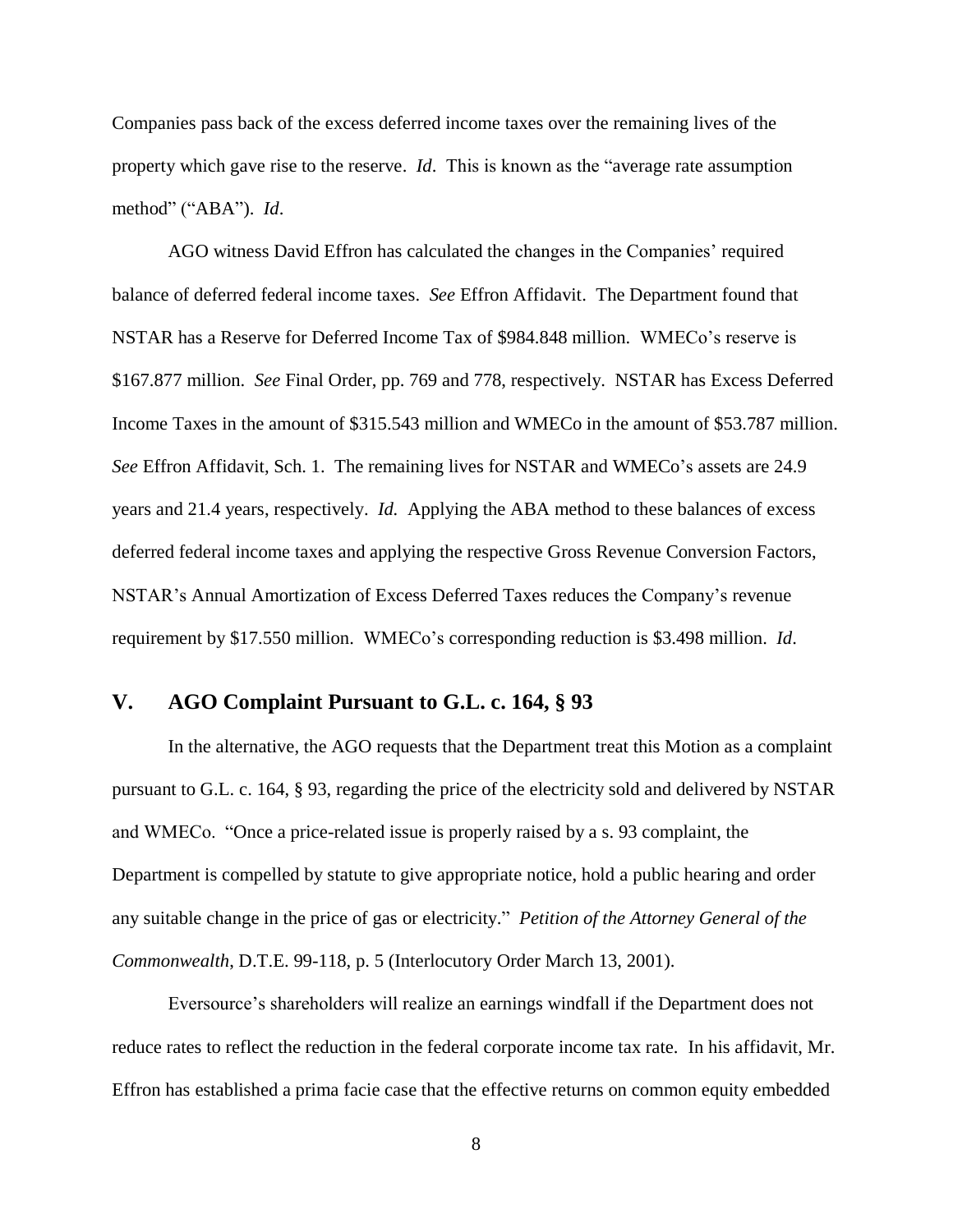in the Companies' rates will be in excess of 13 percent, if the Department fails to reduce rates to reflect the reduction in the federal income tax rate from the 35 percent to 21 percent in rates. *See* Effron Affidavit, Sch. 2. Thus, the AGO's burden of proof under the section 93 has been satisfied. *Petition of the Attorney General of the Commonwealth*, D.T.E. 99-118, p. 8 (Final Order). The burden of production now shifts to the Company to produce evidence necessary to rebut the allegations that it will over earn its authorized return. *Id*., p. 9. Here, the Companies cannot produce evidence to rebut the fact that there will be a tax reduction, and as a result, the Companies' current revenue requirement is incorrect.

Absent a Department adjustment, NSTAR's rates will be set based on a rate of return of 13.08 percent and WMECo's will be set based on a rate of return of 13.57 percent. These returns are well in excess of the cost of equity capital that the Department has found reasonable in this case. *See* Final Order, pp. 708–14. Therefore, if the Department fails to reduce rates to reflect the lower federal corporate income tax rate, the rates charged to customers for electric distribution service will be unjust and unreasonable and the Companies' shareholders will realize an earnings windfall.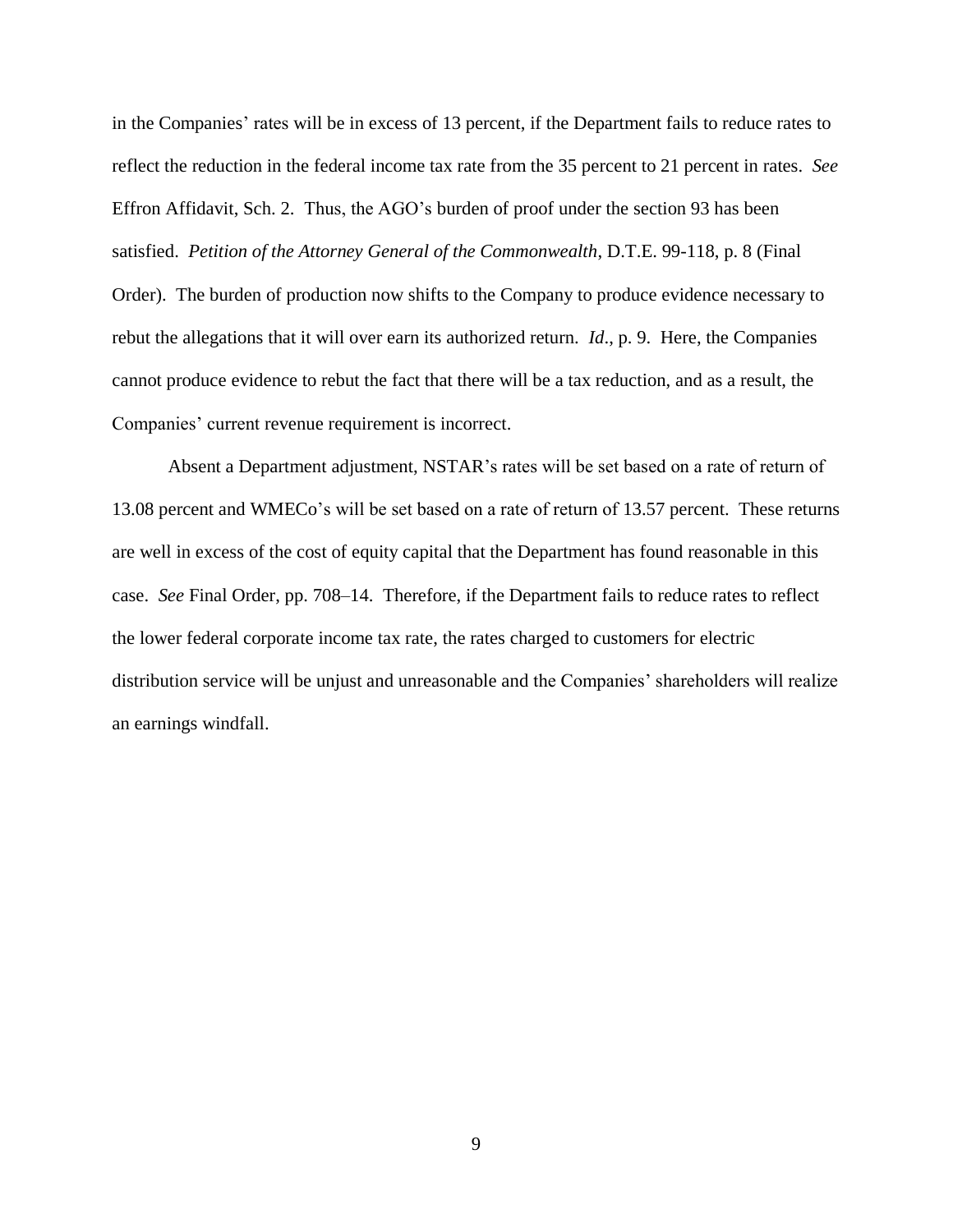### **VI. CONCLUSION**

Given the reduction in federal corporate income tax expense and flow back of the excess deferred federal income taxes, the Department should reduce Eversource's revenue requirement by a total of **\$74.086 million: \$62.252 million for NSTAR and \$11.834 million for WMECo**. The significant known and measurable reduction in NSTAR and WMECo's cost of service makes clear that the rates resulting from the Department's Final Order, which are currently scheduled to be effective February 2018, will not be just and reasonable. Accordingly, if NSTAR and WMECo's cost of service reduction is not reflected in rates to customers, the Companies will be permitted to reap an inappropriate windfall. *Reduction in Federal Income Tax Rates*, D.P.U. 87-21-A, pp. 7–8.

Respectfully submitted,

MAURA HEALEY ATTORNEY GENERAL

By:

Juin

Joseph W. Rogers Assistant Attorney General Massachusetts Attorney General Office of Ratepayer Advocacy One Ashburton Place Boston, Massachusetts 02108

Dated: December 20, 2017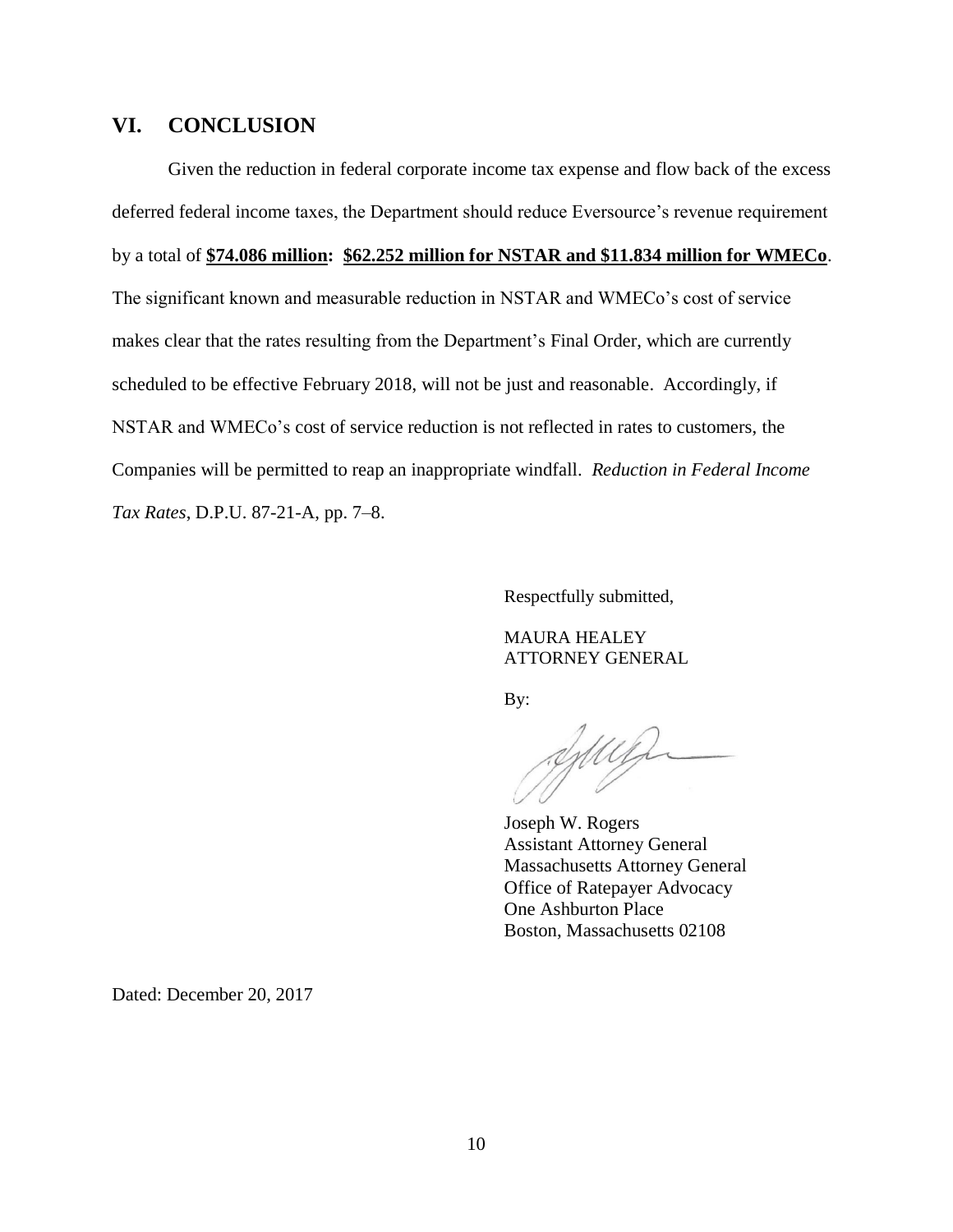# **COMMONWEALTH OF MASSACHUSETTS DEPARTMENT OF PUBLIC UTILITIES**

**)**

**NSTAR Electric Company and ) Western Massachusetts Electric Company ) D.P.U. 17-05 d/b/a Eversource Energy )**

\_\_\_\_\_\_\_\_\_\_\_\_\_\_\_\_\_\_\_\_\_\_\_\_\_\_\_\_\_\_\_\_\_\_\_\_\_\_\_\_\_\_

**\_\_\_\_\_\_\_\_\_\_\_\_\_\_\_\_\_\_\_\_\_\_\_\_\_\_\_\_\_\_\_\_\_\_\_\_\_\_\_\_\_\_)**

# **AFFIDAVIT OF DAVID J. EFFRON**

David J. Effron, does hereby depose and say as follows:

- 1. I have submitted pre-filed direct and rebuttal testimony in D.P.U. 17-05 on revenue requirement, cost of service and related topics.
- 2. On November 30, 2017, the Department of Public Utilities issued an order (the "Order") establishing the revenue requirement for NSTAR Electric Company ("NSTAR") and Western Massachusetts Electric Company ("WMECo"). *See* D.P.U. 17-05.
- 3. The rates using that revenue requirement are to become effective February 1, 2018. *See Eversource Motion To Delay Implementation Of Base Distribution Rates* (Stamped Approved By The Department, December 14, 2017).
- 4. In the Order, the Department determined the revenue requirement for both NSTAR and WMECo including the costs associated with income taxes. *See* Order, pp. 766 and 775.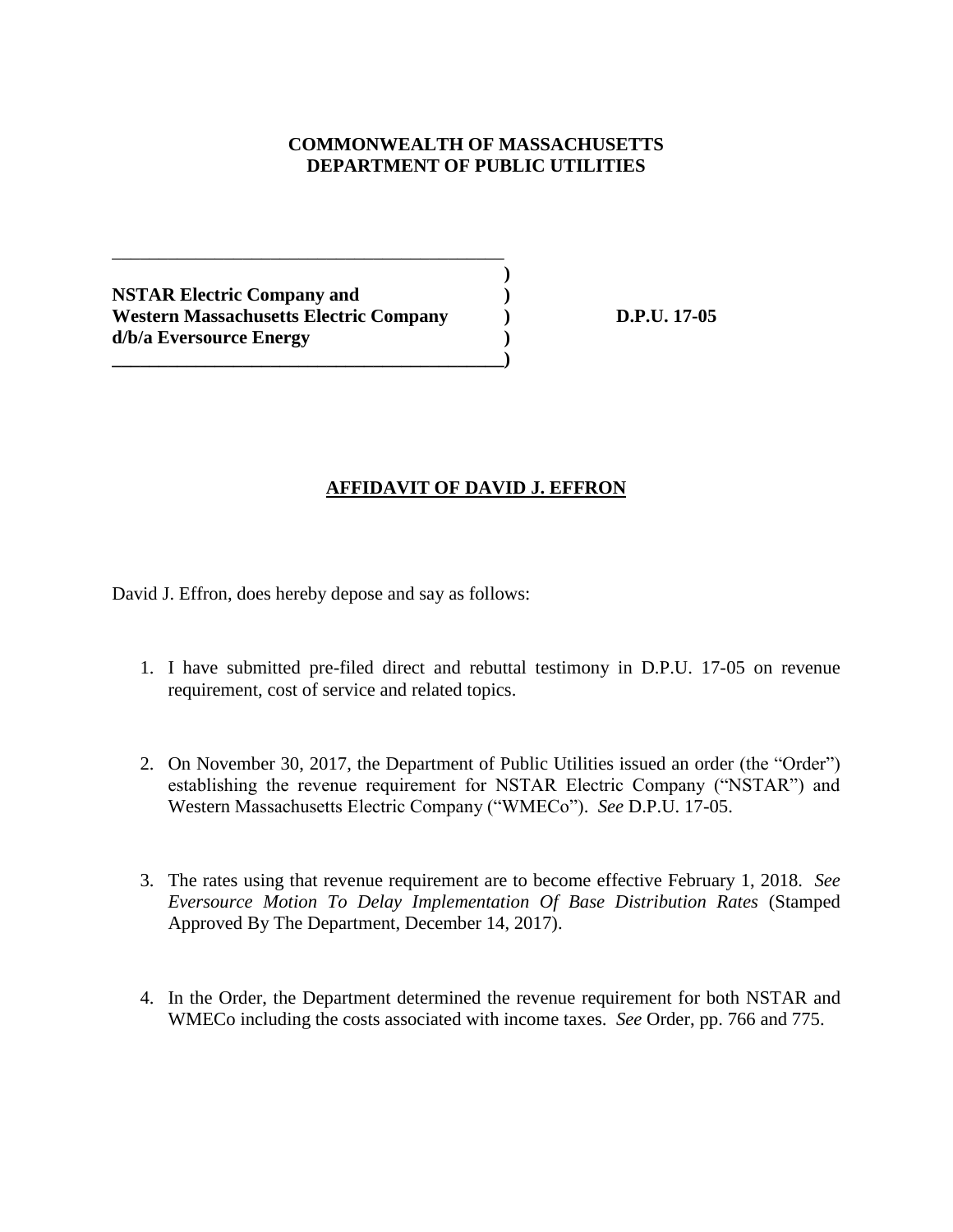- 5. The Department's calculation of income taxes was determined assuming a federal corporate income tax rate of 35 percent and a state income tax rate of 8 percent. *See* Order, pp. 773 and 782.
- 6. The U.S. Federal "Tax Cuts and Jobs Act," that was passed by Congress on December 20, 2017, reduces the federal corporate income tax rate from 35 percent to 21 percent, effective January 1, 2018.
- 7. The new rates associated with docket D.P.U. 17-05 will go into effect after the new lower federal corporate tax rate becomes effective.
- 8. Since the Department assumed a federal corporate income tax rate of 35 percent in determining the revenue requirements for the Companies and the actual rate will be 21 percent, the Companies will be charging customers rates in excess of the Companies' expected costs to serve.
- 9. I have calculated that the new federal corporate income tax rate will reduce NSTAR's revenue requirement as determined by the Department by \$44,702,000. *See* the attached Schedule 1, line 6 for NSTAR.
- 10. I have calculated that the new federal corporate income tax rate will reduce WMECo's revenue requirement as determined by the Department by \$8,336,000. *See* the attached Schedule 1, line 6 for WMECo.
- 11. The rates that the Companies charge customers result in an accumulation of deferred federal income taxes into the Reserve for Deferred Income Taxes. *See* Order, pp. 769 and 778.
- 12. The deferred federal income taxes were accumulated at the old federal corporate income tax rate of 35 percent.
- 13. The reduction in the federal corporate income tax rate creates an excess amount in the Companies' balances of Reserve for Deferred Income Tax, since the Companies will be paying those income taxes back at the new lower rate of 21 percent.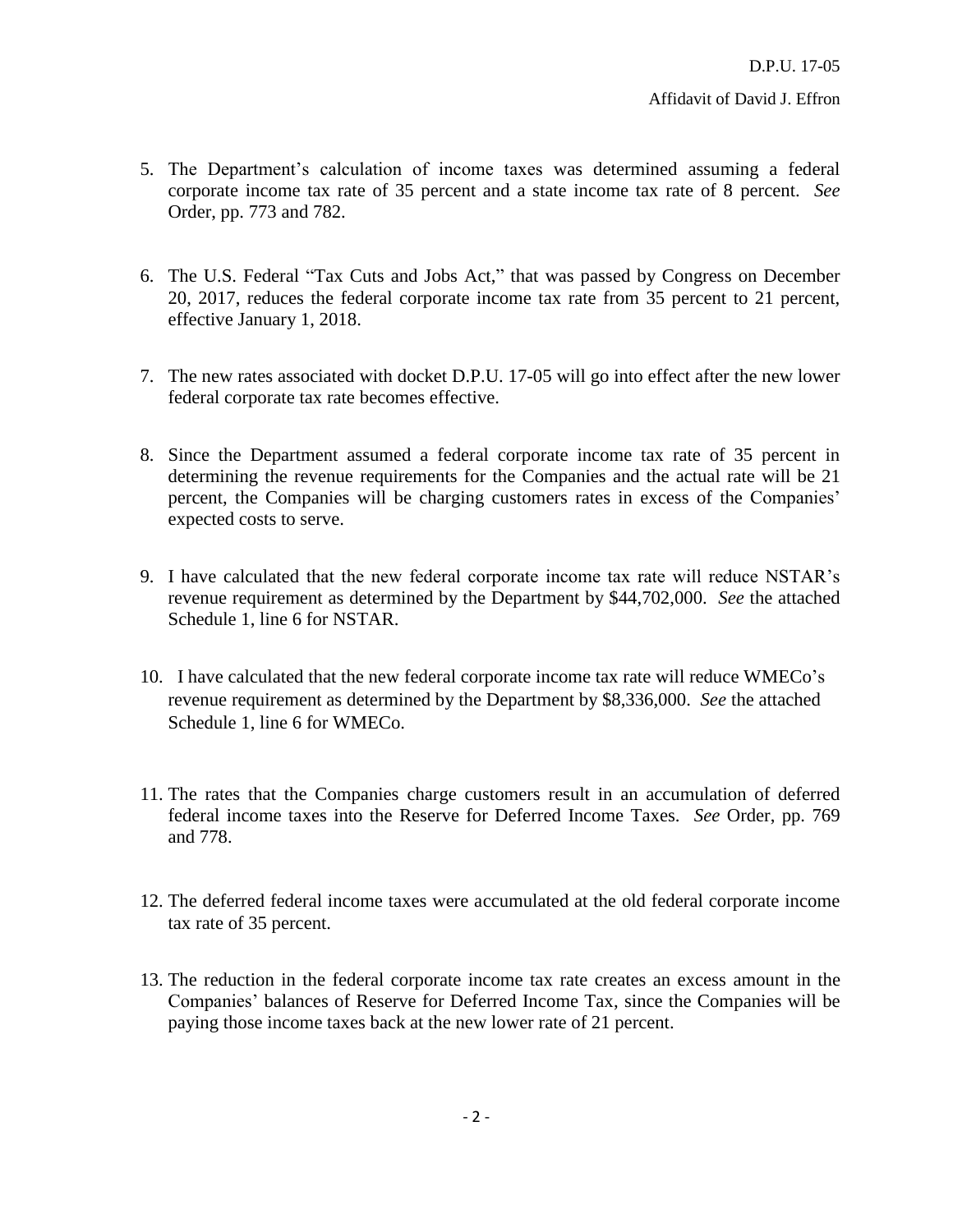- 14. The excess balance of Reserve for Deferred Income Tax associated with federal corporate income taxes for NSTAR is \$315,543,000. *See* attached Schedule 1, line 11 for NSTAR.
- 15. The average remaining service life of the assets that gave rise to those deferred taxes is 24.9 years for NSTAR. *See* attached Schedule 1, line 25 for NSTAR.
- 16. The balance of excess deferred federal corporate income taxes for NSTAR should flow back to customers over the average remaining life at the rate of \$12,665,000 per year. *See* attached Schedule 1, line 13 for NSTAR.
- 17. The revenue requirement reduction associated with the annual flow back of the excess deferred income taxes is determine by using the Gross Revenue Conversion Factor of 1.3857 to account for the income taxes and the uncollectible costs associated with the flow back or \$17,550,000 for NSTAR. *See* attached Schedule 1, lines 22 and 15, respectively for NSTAR.
- 18. The excess balance of Reserve for Deferred Income Tax associated with federal corporate income taxes for WMECo is \$53,787,000. *See* attached Schedule 1, line 11 for WMECo.
- 19. The average remaining service life of the assets that gave rise to those deferred taxes is 21.4 years for WMECo. *See* attached Schedule 1, line 25 for WMECo.
- 20. The balance of excess deferred federal corporate income taxes for WMECo should flow back to customers over the average remaining life at the rate of \$2,511,000 per year. *See* attached Schedule 1, line 13 for WMECo.
- 21. The revenue requirement reduction associated with the annual flow back of the excess deferred income taxes is determine by using the Gross Revenue Conversion Factor of 1.3932 to account for the income taxes and the uncollectible costs associated with the flow back or \$3,498,000 for WMECo. *See* attached Schedule 1, lines 22 and 15, respectively for WMECo.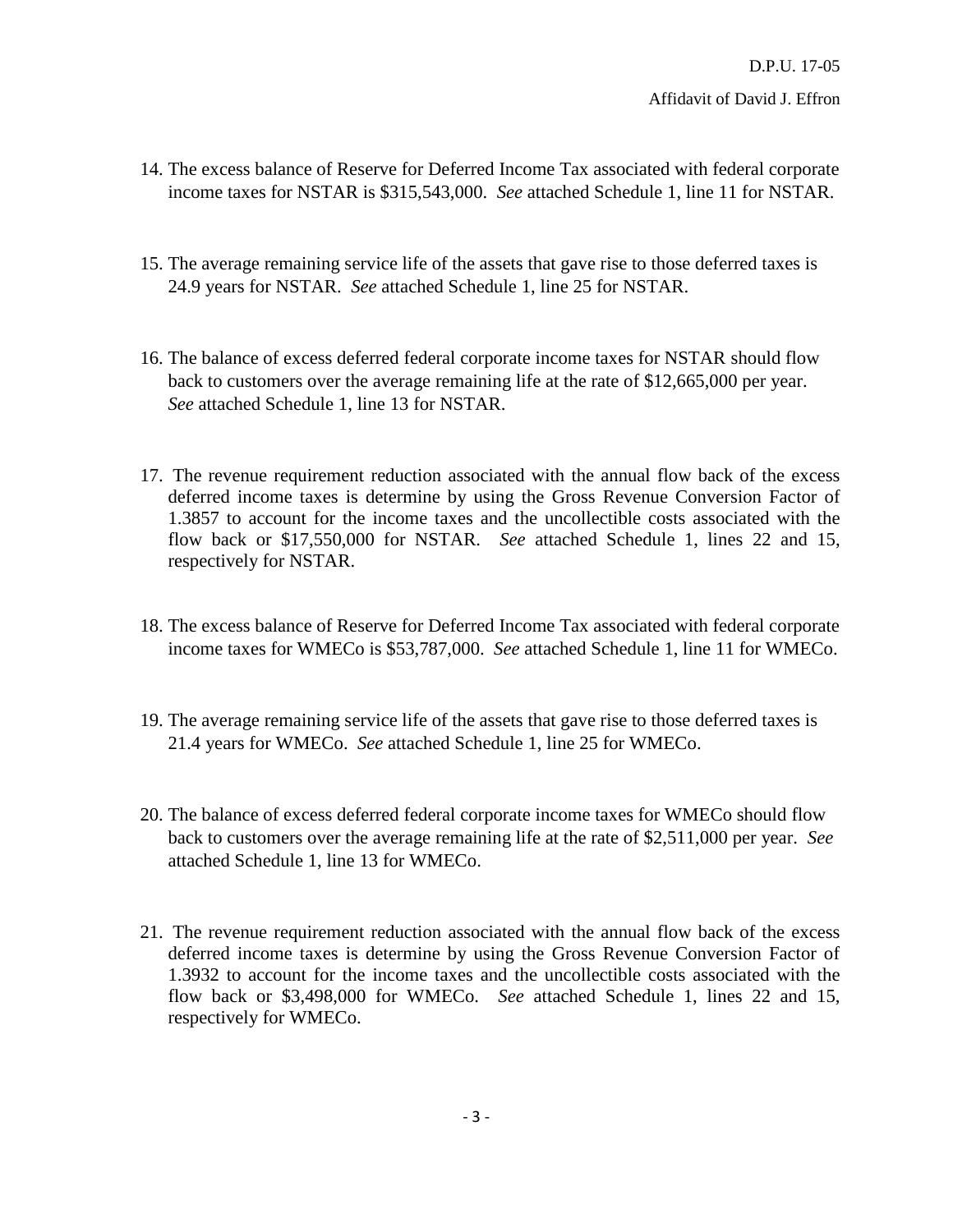- 22. I have calculated the return on common equity as shown in the attached Schedule 2 for each Company, assuming the Department does not decrease the distribution rates the Companies charge customers to reflect the reduction in the federal corporate income tax rate.
- 23. The return on common equity will be 13.08 percent for NSTAR and 13.57 percent for WMECo. *See* attached Schedule 2, line 8.

The foregoing affidavit is true, correct, accurate and complete, to the best of my knowledge, information and belief.

Signed under the pains and penalties of perjury this  $20<sup>h</sup>$  day of December 2017.

David J. Epien

David J. Effron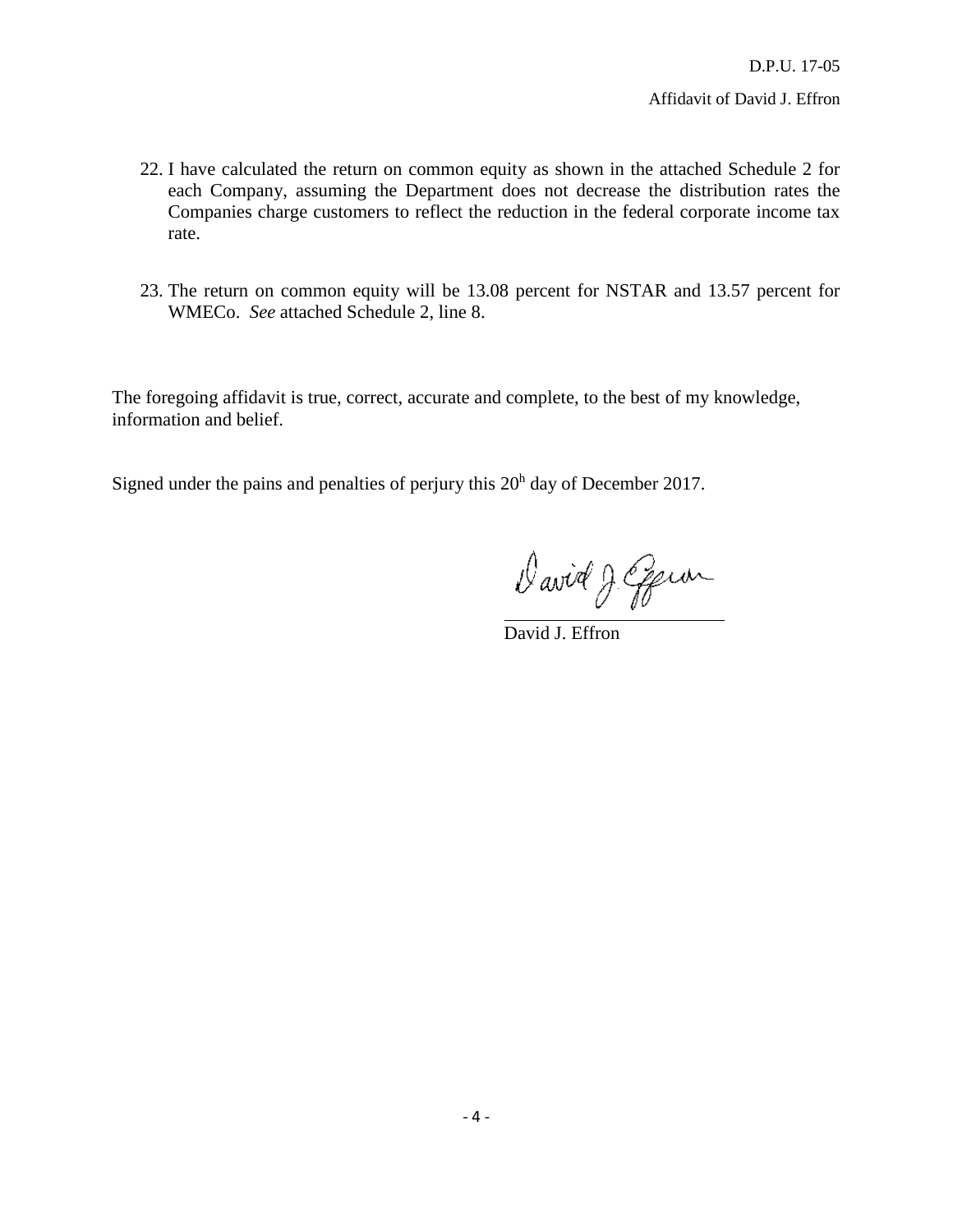### NSTAR ELECTRIC/WMECO DPU 17-05

# EFFECT OF TAX RATE CHANGE ON REVENUE REQUIREMENT (\$000)

|                |                                              |        | <b>NSTAR</b> |                 |              |
|----------------|----------------------------------------------|--------|--------------|-----------------|--------------|
|                |                                              |        |              | <b>ELECTRIC</b> | <b>WMECO</b> |
| 1              | <b>Federal Taxable Income</b>                |        |              | \$230,421       | \$42,737     |
| $\overline{2}$ | Federal Income Tax Expense at                |        | 35%          | 80,647          | 14,958       |
| 3              | Federal Income Tax Expense at                |        | 21%          | 48,388          | 8,975        |
| 4              | <b>Difference</b>                            |        |              | 32,259          | 5,983        |
| 5              | <b>Gross Revenue Conversion Factor</b>       |        |              | 1.3857          | 1.3932       |
| 6              | <b>Reduction to Revenue Requirement</b>      |        |              | \$44,702        | \$8,336      |
| 7              | Reserve for Deferred Income Tax              |        |              | 984,848         | 167,877      |
| 8              | <b>State Deferred Income Tax</b>             | 0.1990 |              | 195,990         | 33,408       |
| 9              | <b>Federal Deferred Income Tax</b>           | 0.8010 |              | 788,858         | 134,469      |
| 10             | Proportional Reduction to FIT Rate           |        |              | 0.4000          | 0.4000       |
| 11             | <b>Excess Deferred Income Taxes</b>          |        |              | 315,543         | 53,787       |
| 12             | <b>Remaining Life</b>                        |        |              | 24.9            | 21.4         |
| 13             | Annual Amortization of Excess Deferred Taxes |        |              | 12,665          | 2,511        |
| 14             | <b>Gross Revenue Conversion Factor</b>       |        |              | 1.3857          | 1.3932       |
| 15             | <b>Reduction to Revenue Requirement</b>      |        |              | \$17,550        | \$3,498      |
|                | <b>Gross Revenue Conversion Factor</b>       |        |              |                 |              |
| 16             | Revenue                                      |        |              | 100.00%         | 100.00%      |
| 17             | <b>Bad Debt Percentage</b>                   |        |              | 0.7084%         | 1.2435%      |
| 18             | <b>Net Revenues</b>                          |        |              | 99.29%          | 98.76%       |
| 19             | State Income Tax                             | 8%     |              | 7.94%           | 7.90%        |
| 20             | <b>Federal Income Tax</b>                    | 21%    |              | 19.18%          | 19.08%       |
| 21             | <b>Operating Income Percentage</b>           |        |              | 72.17%          | 71.78%       |
| 22             | <b>Revenue Conversion Factor</b>             |        |              | 1.3857          | 1.3932       |
|                | <b>Remaining Life</b>                        |        |              |                 |              |
| 23             | Net Utility Plant in Service                 |        |              | 3,628,307       | 578,014      |
| 24             | <b>Depreciation Expense</b>                  |        |              | 145,627         | 26,984       |
| 25             | <b>Remaining Life</b>                        |        |              | 24.9            | 21.4         |